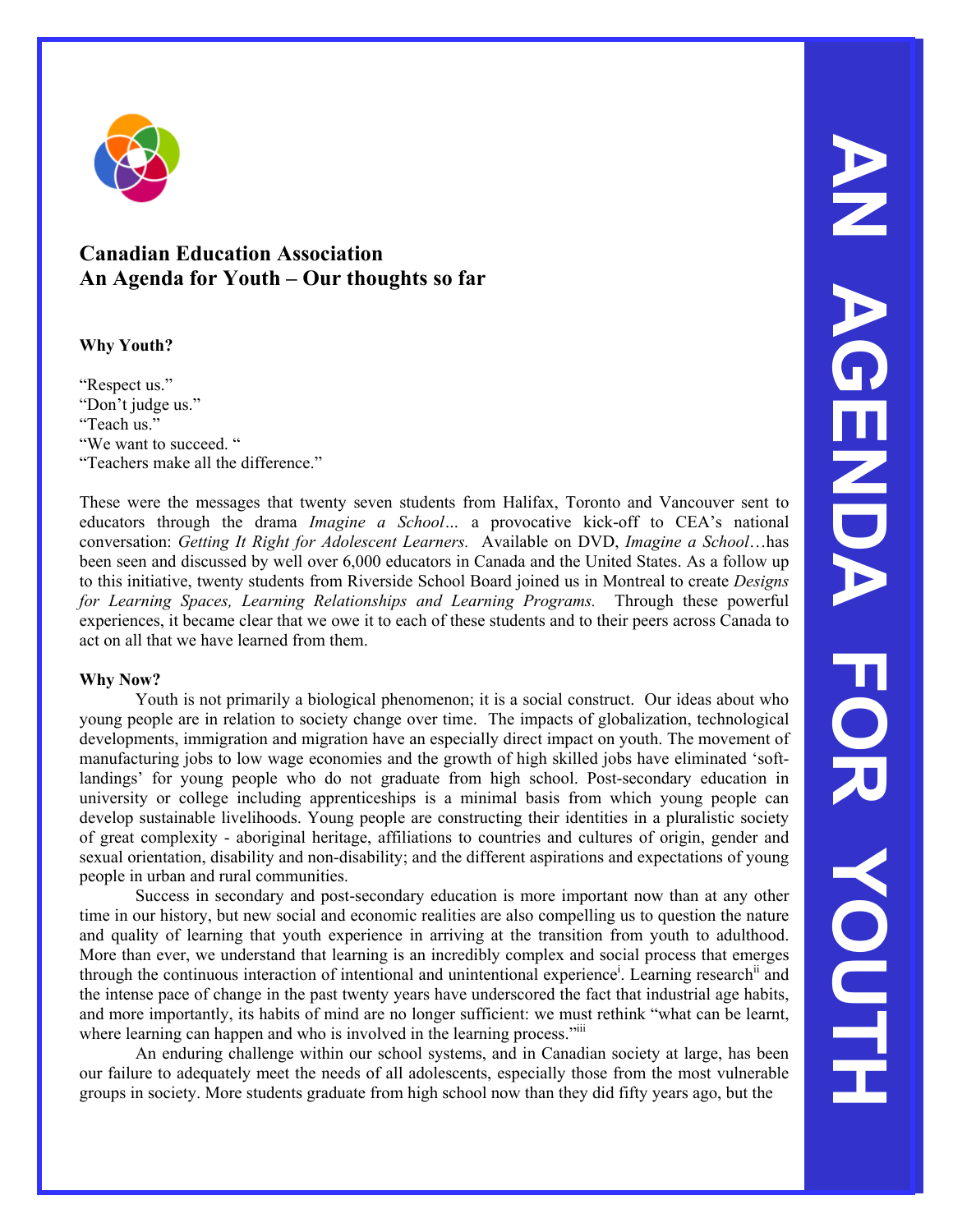average Canadian graduation rate has remained at about seventy-five percent for almost ten years<sup>iv</sup>.

This statistic is a troubling indicator of the effectiveness of our education system and becomes even more so when we consider the number of students who may graduate, but have a low sense of belonging, low participation rates, $v$  and lower achievement rates as they progress through secondary school.

Disengagement from secondary school – whether a student leaves or struggles through  $-$  is a significant source of inequity in Canadian society, not only because it places a large number of students at a disadvantage as they transition to adult roles, but because disengagement is disproportionately experienced by students living in poverty, youth with disabilities, and adolescents from visible minority and aboriginal communities<sup>v<sub>1</sub></sup>.

## **An Agenda for Youth**

CEA's emerging agenda rests on the conviction that Canadians are ready to explore new ways of thinking about public education in the 21st century. We are fortunate that there is incredible potential within Canadian research communities, both within and beyond education, for contributing to new perspectives on education and adolescent learning. To capitalize on this potential, CEA's research agenda will inspire new perspectives, nurture innovative thinking and exchange knowledge among others who share CEA's vision for educational and social transformation in Canada.

#### **The work so far**

At a CEA symposium – *Getting it Right for Adolescent Learners –* students, parents, educators, senior decision-makers, government officials, and people who work in the voluntary set down principles for a focus on adolescent learning in Canadian schools:

- Our purpose is to help students be the best they can be and meet whatever meaningful goals they have set for themselves.
- All students have the capacity to learn and the right to set their own goals.
- Young people learn best when they are valued and respected by adults.
- All people value and are entitled to the respect of others.
- Embracing diversity and pluralism enriches the learning environment for all students.
- Community is essential to the creation of a sense of belonging.
- Curriculum and pedagogy are tools to an end, not ends in themselves.

Specific initiatives have begun, but we know this agenda will develop and change over time and that getting it right for adolescent learners is not CEA's work – it is the work of all of us who care about the well-being of Canada's youth.

#### **1. What did you do in school today (WDYDIST)?**

This is a collaborative initiative of the Canadian Education Association, the Canadian Council on Learning, and a number of Canadian school districts to study, assess and enhance the learning experiences of adolescents in classrooms across Canada. The three-year project will develop a framework for classroom effectiveness and then study the learning processes and activities that students are actually engaged in. The research team includes the Galileo Educational Network from Alberta and The Learning Bar from New Brunswick.

## **2. Research Use and Impact Study**

CEA is working with a research team from the Ontario Institute of Studies in Education at the University of Toronto (OISE/UT) on a study that will shed light on how research is encountered and used to shape policy and practice in Canadian secondary schools. Working with the school districts partnering in WDYDIST, the study will answer questions such as:

- How do educators learn about research findings?
- What knowledge do educational leaders have about some important research findings related to their goal of improving secondary schools?
- What interventions might most effectively and efficiently improve the availability and use of research in and for secondary schools?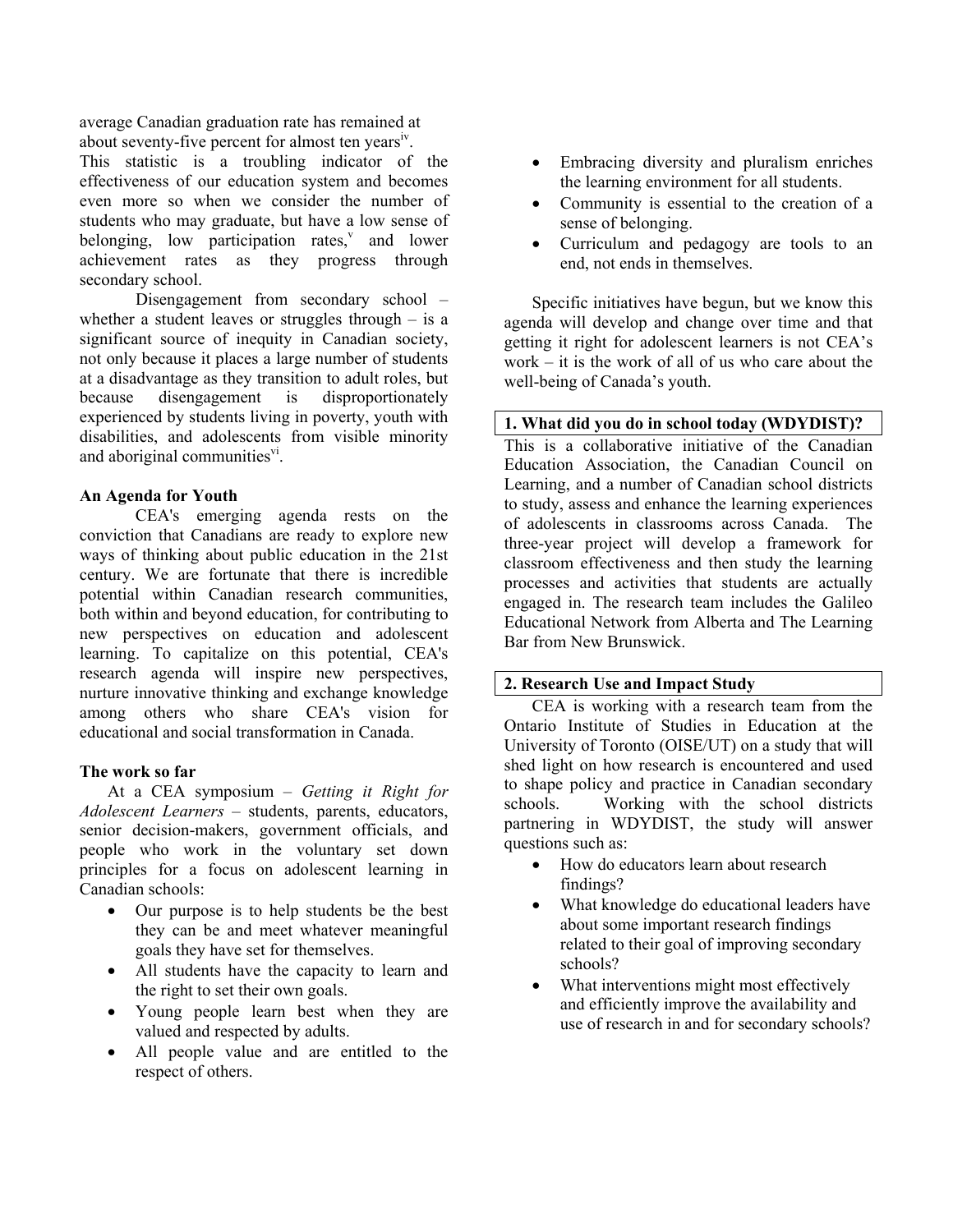## **3. Youth Confidence Index**

A youth confidence index is a key component of two complementary initiatives that have as their goals:

- Providing important youth perspectives on current and future policies and practices;
- Advancing more accurate and contemporary images of young people;
- Building and mobilizing shared knowledge to contribute to:

i) the development of new policy frameworks to guide cross-sectoral collaboration in support of young people, and

ii) improve current practices within existing frameworks.

With the support of the Canadian Council on Learning, CEA is conducting a feasibility study of a Canadian youth confidence index (YCI), a tool for measuring and assessing young people's 'confidence' in key aspects of their lives today and their expectations for the future. The YCI will measure young people's confidence in areas such as learning, working, belonging, and participating, thereby contributing to an understanding of young people's perceptions and how these factors shape their pathways.

## **4. RethinkingYouth/Rethinking Learning**

This initiative consists of a series of focus papers that explore the realities of young people's lives today and what this means for learning. In addition to providing the conceptual basis for CEA's agenda, the papers will frame issues to create a public and professional dialogue on youth; identify and develop compelling 'generative themes' that could drive change; and synthesize the literature to make it more broadly available and 'user friendly' to nonacademic audiences.

## **5. Leaders' Network**

Leaders of school districts that are members of CEA and are committed to exploring ideas about the education of young people can join the Leaders Network, an online collaborative private group work space and participate in the annual face to face meeting with peers at the CEA CEOs' Forum.

#### **6. Symposia and workshops across the country**

Each of CEA's events is specifically designed for its audience and stands as a unique and valuable program, yet they form a series of learning sessions and are available to wider audiences on CEA's website through podcasting and reports. So far, events in the *Getting it Right for Adolescent Learners* series have been held in Vancouver, Montreal and Winnipeg. Events in 2008 are planned for Fredericton and Edmonton.

## **Resources and Links**

#### **A Call to Action**

http://www.cea-ace.ca/res.cfm?subsection=cal

#### **CEA's Research Agenda**

http://www.cea-ace.ca/res.cfm?subsection=agd

#### *Imagine a School…*

http://www.cea-ace.ca/pub.cfm?subsection=dvd

## **Podcasts**

Getting it Right for Adolescent Learners, Vancouver 2006

## http://www.cea-

ace.ca/dia.cfm?subsection=the&page=ado

- Drs. Pat Clifford & Sharon Friesen, *I Hold in My Hand a Bird*
- Dr. Gordon Neufeld *Adolescence and Education*

#### **Podcasts**

Design for Learning, Montreal 2007 http://www.ceaace.ca/dia.cfm?subsection=the&page=del

- Dr. Jane Gilbert, New Zealand *Catching the Knowledge Wave? The Knowledge Society and the Future of Public Education*
- Kathleen Gould-Lundy, *What Young People Want*
- Dr. Doug Willms, *Engagement at School: A Report from Canadian Children and Youth*
- Yves Maufette, *Problem Based Learning: A Problem for Students or Teachers*
- Ben Levin, *Making it Happen*

#### **Podcasts**

Rethinking Adolescence: Rethinking Schools*,*  Winnipeg 2007 http://www.ceaace.ca/dia.cfm?subsection=aut&page=07&subpage=r ecap